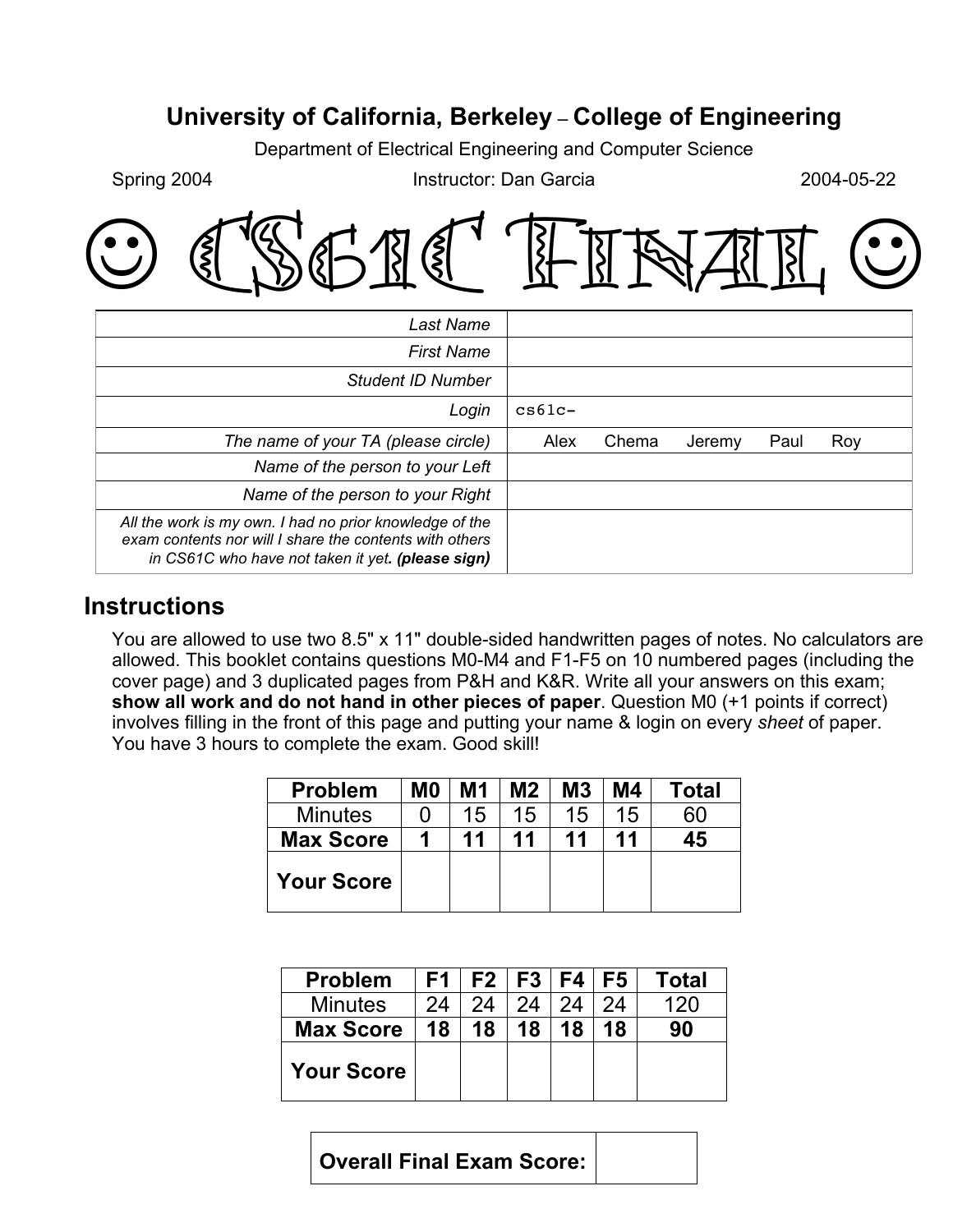### **Question M1:** Numbers (11 Points – 15 minutes)

a) In *two's complement* addition, how many of the 16 possible combinations of inputs to a 2-bit adder result in *overflow*? Assume no carry in. (3 points)

b) We're going to use a nibble (4 bits) to represent a floating point number as follows: SEEM (1 bit for  $\underline{\tilde{S}}$ ign, 2 for Exponent, 1 for Mantissa), with bias=1. We'll follow the IEEE standard to reserve the smallest exponent for 0 & *denorms* (assume implicit exponent = 0), and the largest for NANs and  $\pm \infty$ . Fill in the table below: (8 points)

| <b>Description</b>                        | <b>Number that the floating</b><br>point notation on the right<br>represents (in Decimal) | <b>Binary representation of the</b><br>floating point notation (in Hex) |
|-------------------------------------------|-------------------------------------------------------------------------------------------|-------------------------------------------------------------------------|
| Most negative # (that is not - $\infty$ ) |                                                                                           |                                                                         |
| Zero                                      |                                                                                           | 0x0                                                                     |
| Smallest positive #                       |                                                                                           |                                                                         |
| Next-smallest positive #                  |                                                                                           |                                                                         |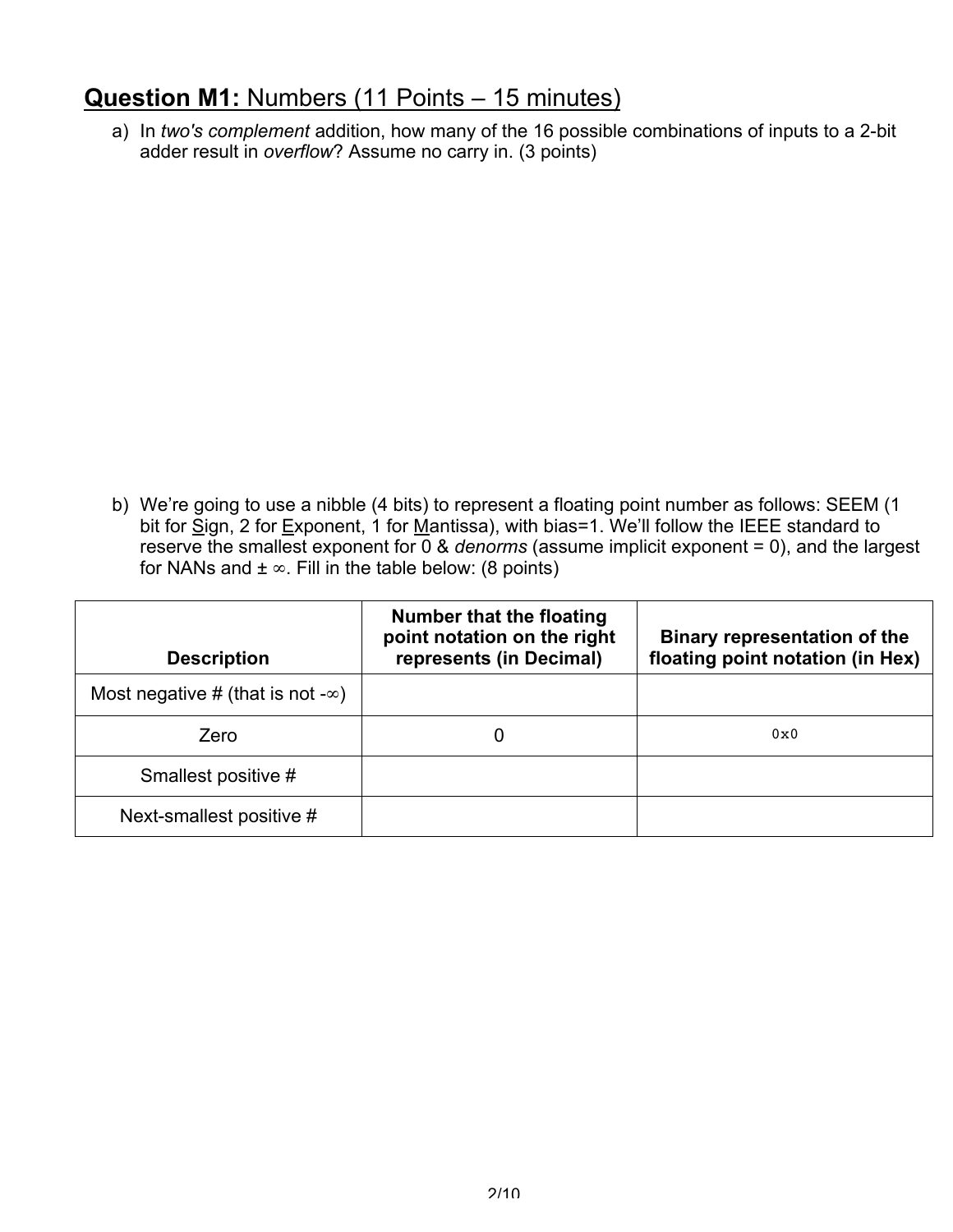|   |  | ame |  |
|---|--|-----|--|
| N |  |     |  |

# **Question M2:** Memory & C (11 Points – 15 minutes)

a) How many *bytes* are used in the *static area*, *stack* and *heap* as a result of line 8? For the heap, we're asking for the *requested* amount. Assume the arguments are passed in registers, as usual. (4 points)

```
0 struct foo {
1 int iarray[2];
2 char carray[4];
3 int* parray[2];
4 struct foo *next;<br>5 :
   5 };
6
7 int main() {
8 struct foo *myFoo = (struct foo *) malloc (2 * sizeof(struct foot));9 }
```

| <b>Static area</b> | <b>Stack</b> | Heap |
|--------------------|--------------|------|
|                    |              |      |
|                    |              |      |

b) For a lab you wrote something similar to the following code: (s1, s2 are non-empty strings)

```
char *c1ptr;
char *c2ptr;
c1ptr = (char *) malloc ( sizeof(char) * (strlen(s1) + 1) );
c2ptr = (char *) malloc ( sizeof(char) * (strlen(s2) + 1) );
```
Your friend wants to combine those malloc calls into one:

```
char *c1ptr;
char *c2ptr;
c1ptr = (char *) malloc ( sizeof(char) * (strlen(s1) + strlen(s2) + 2) );
c2ptr = (char *) c1ptr + (sizeof(char) * (strlen(s1) + 1));
```
Assume there is *no heap overhead* used for the memory chunk header. Aside from your friend's poor style, in one sentence each provide a single *advantage* and a single *disadvantage* to the approach. If there is none, write NONE. (2 points each)

| Advantage of friend's approach | Disadvantage of friend's approach |
|--------------------------------|-----------------------------------|
|                                |                                   |
|                                |                                   |

- c) What is the veracity of the following *memory management* statements? Circle **T** or **F**: (1 pt each)
	- **T F** We discussed 3 schemes: *K&R*, *slab allocator*, and the *buddy system*. It's possible to write code to make any of these the best and any of these the worst performer (i.e., one will never always dominate another, performance-wise).
	- **T F** Mark and sweep garbage collection *does not* work for circular data structures.
	- **T F** If you wrote code that had no calls to free and we only garbage collect when we have to, *reference counting* will start collecting before *copying*.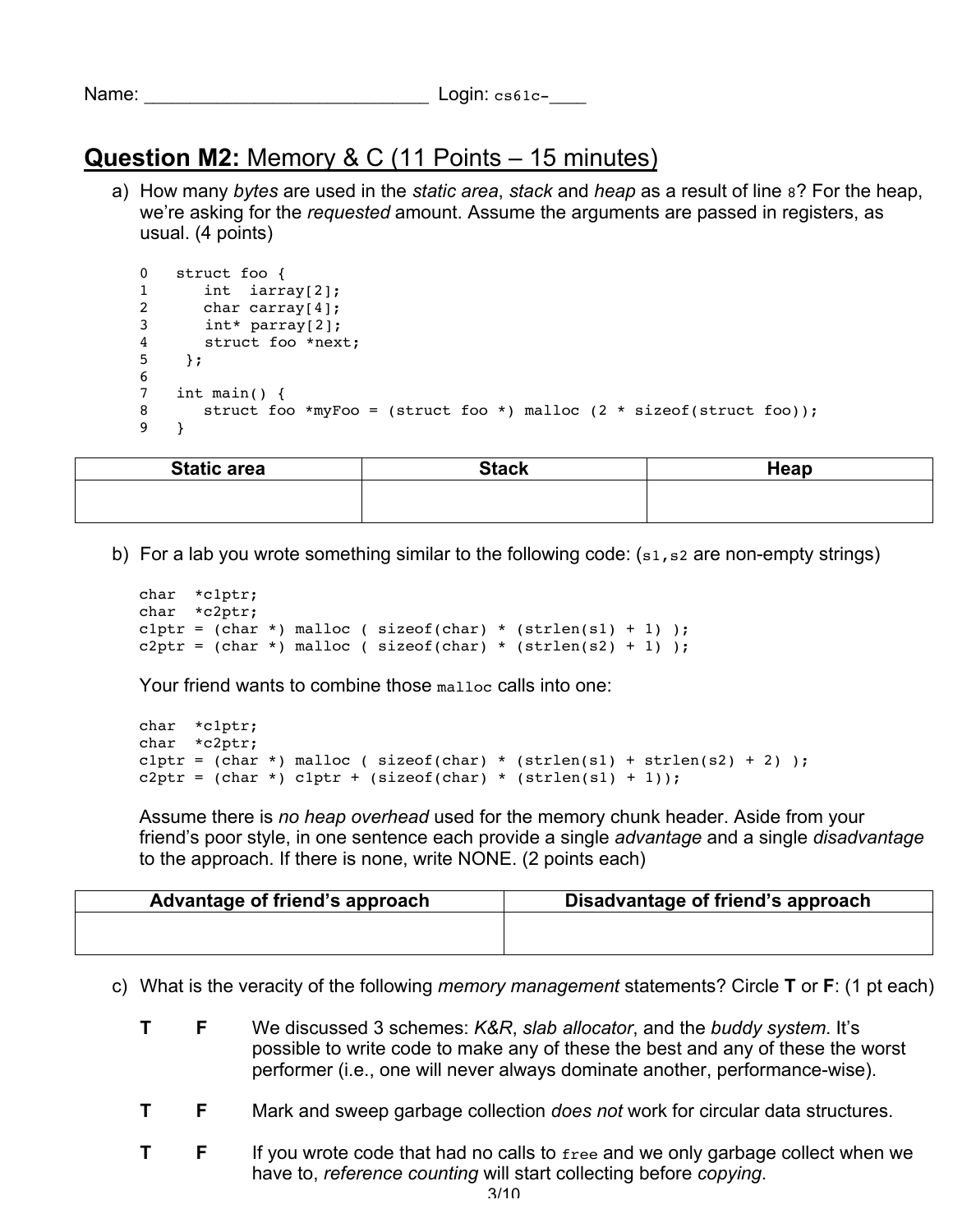## **Question M3:** C (11 Points – 15 minutes)

You are called upon to find the bugs and predict the output of the following program that was typed into a PC word processor, like notepad or textedit, so we can't trust the indenting. Specify actual or potential errors (not warnings) at *compile-time* (e.g., syntax) or *run-time* (e.g., out-of-bounds access) for lines (a)-(d). Concisely state your reasons (and suggest a fix) for all errors you find. Finally, give the output of line (e), assuming the compiler and the system *ignores all the errors it finds*. (2 pts each)

```
struct dlist {
   int value;
   struct dlist *next;
};
int main() {
   struct dlist **p;
   int i,j;
  p = (struct \; dlist **) \; malloc \; (10 * sizeof(float *)); /* line (a) */
   for (i=0; i<10; i++)
     *(p+i) = (struct dlist *) malloc (20*sizeof(struct dlist)); /* line (b) */
  for (i=0; i<10; i++) {
     for(j=0; j<20; j++) {
         if(j<19)
p[i][j].next = *(p[i][j+1]); /* line (c) */
(* (p+i)+j+1)->value = i*j; /* line (d) */
      }
   }
   printf("%d",p[5][15].value); /* line (e) */
   return 0;
}
```

| Line |           | "RT" (for run-time) | Error? Circle "NO" or<br>"CT" (for compile-time) or | If it is an error, briefly state the reason (and suggest a fix) |
|------|-----------|---------------------|-----------------------------------------------------|-----------------------------------------------------------------|
| (a)  | <b>NO</b> | <b>CT</b>           | <b>RT</b>                                           |                                                                 |
| (b)  | <b>NO</b> | <b>CT</b>           | <b>RT</b>                                           |                                                                 |
| (C)  | <b>NO</b> | <b>CT</b>           | <b>RT</b>                                           |                                                                 |
| (d)  | <b>NO</b> | <b>CT</b>           | <b>RT</b>                                           |                                                                 |

What is printed by line (e) (assume the compiler & system *ignores all the errors it finds*)?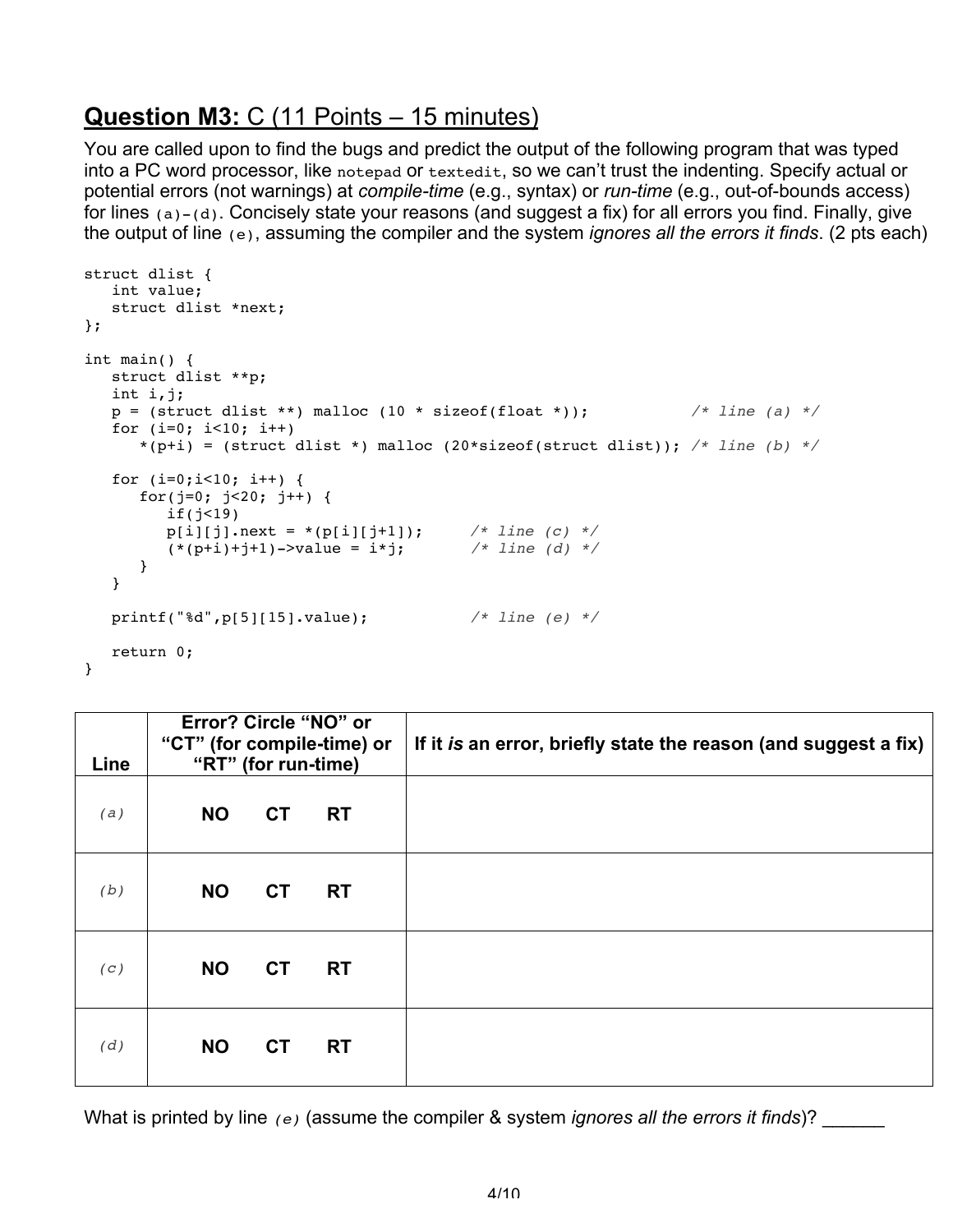### **Question M4:** MIPS (11 Points – 15 minutes)

The MIPS instruction set architecture (ISA) is going to be updated, and the Recording Industry Association of America (RIAA) has asked the designers to add an anti-piracy feature. The new instruction, riaa, will search for copyrighted material in your hard disk. In order to make space for the new instruction, they decided to remove variable logical shifts from the language. Thus, sllv will disappear from MIPS and its (R-type) opcode & function will be used for riaa. Recall the format: sllv  $srd$ ,  $srt$ ,  $srs$  which shifts the value in register  $rt$  to the left by the # of bits specified by register rs and puts the result in destination register rd.

We wish to maintain MAL backward-compatibility, so we devise a clever solution in which we consider sllv to be a MAL *pseudoinstruction* & translate it into a *set* of TAL instructions that do the same thing.

The key idea is that we're going to use self-modifying code! We'll stuff the low-order few bits from the contents of the rs register into the shamt field of a vanilla sll instruction (#11 below). We're telling you *how* to do it, and your job is to figure out *where* to put the temporary values (and a few other details). Here are the  $s11$  and  $s11v$  instructions, and the field widths:

|              | г  | O | n  |       |  |
|--------------|----|---|----|-------|--|
| S.           | rs |   | rd | shamt |  |
| $\mathbf{C}$ | rs |   | ra |       |  |

Thus, the single sllv instruction (\$dst, \$src and \$shamtreg are *abstractions* for the actual registers)

sllv \$dst, \$src, \$shamtreg

…would translate to the following *set* of TAL instructions: (fill in the blanks, we've shown comments)

| 01 | add ____, \$0, \$shamtreg         | # copy \$shamtreg so we don't alter it                                  |
|----|-----------------------------------|-------------------------------------------------------------------------|
| 02 | andi $\qquad \qquad$              | # The shamt has a maximum size!                                         |
| 03 |                                   | # shift the shamt to the right location                                 |
| 04 | lui \$at, shiftLby0(upper)        | # This lui and the following ori serve to                               |
| 05 |                                   | ori ____, \$at, shiftLby0(lower) # "point" to the shiftLby0 instruction |
| 06 | $1w \t\t (0)$                     | # reg now contains the shiftLby0 inst                                   |
| 07 |                                   | # "paste" shamt into instruction                                        |
| 08 | lui \$at, shiftLby0(upper)        | # Again, lui and the following ori serve to                             |
| 09 |                                   | ori ____, \$at, shiftLby0(lower) # "point" to the shiftLby0 instruction |
| 10 | $SW$ , $0($ )                     | # Self-modify our code!                                                 |
|    | 11 shiftLby0: sll \$dst, \$src, 0 | # The shiftLby0 instruction                                             |

#### **This concludes the Midterm-level questions. You're 2/3rds of the way through!**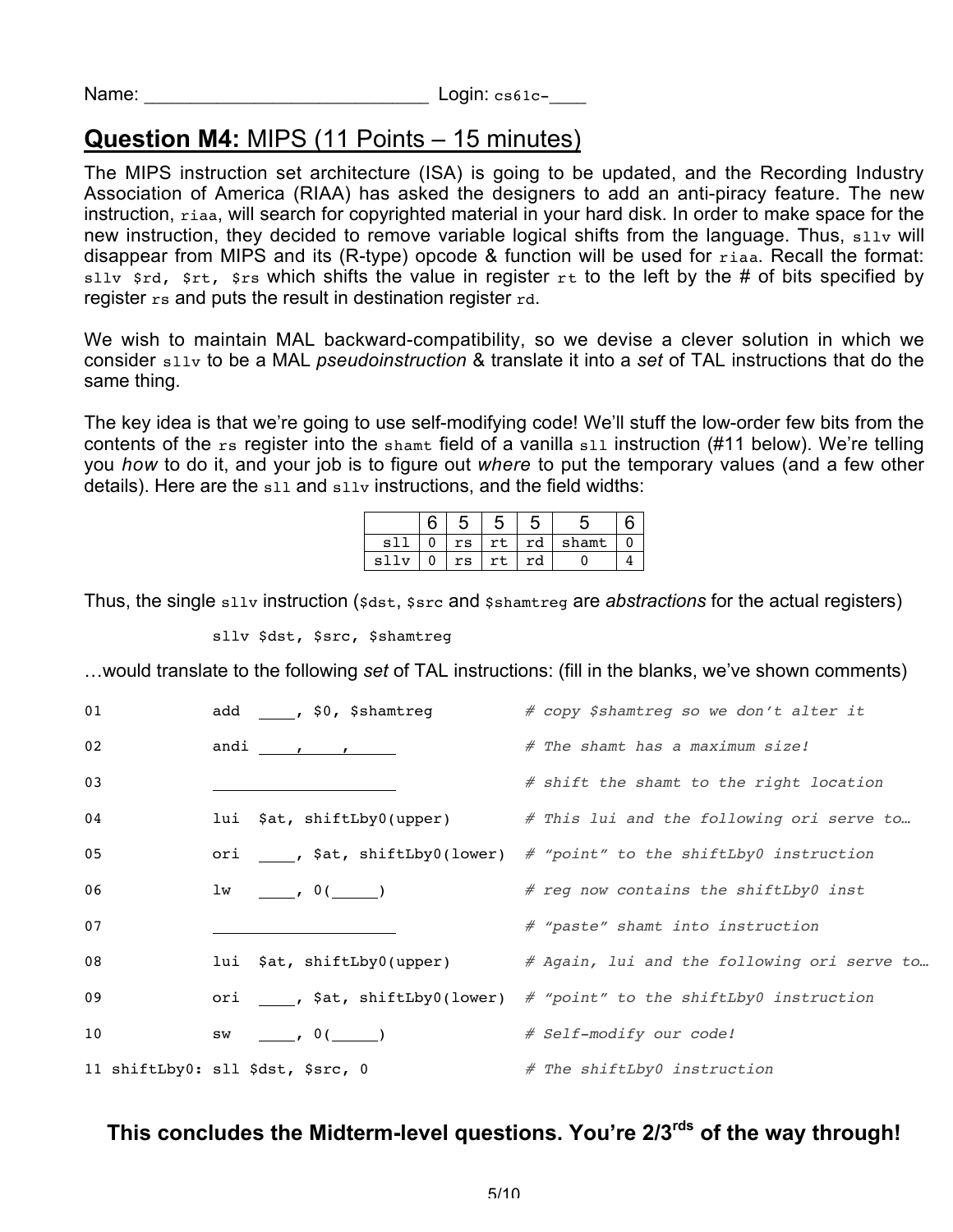### **Question F1:** Verilog and Logic (18 Points [6 each] – 24 minutes)

a) We've seen 6-input, 1-output logic gates like ANDs, ORs, NORs, NANDs, XORs, XNORs, etc. Radio Shack needs to have one copy of *ALL* the possible 6-input, 1-output logic gates there are possible (even stupid degenerate ones, like the one that ignores all the inputs and always outputs 0), and each costs \$1. How much does Radio Shack need to spend? Don't write your answer as an expression, work it out and write it in computer-ese, ala 1K\$, 64M\$, 2G\$, etc.



b) Given the following sum-of-products expression for Foo, simplify this expression to a sum of products of (at most) 3 two-variable terms (e.g.,  $AB + CD + AD$ ): What's a good name for  $Foo$ ?

 $\mathcal{L} = \mathcal{L} = \mathcal{L} = \mathcal{L} = \mathcal{L} = \mathcal{L} = \mathcal{L} = \mathcal{L} = \mathcal{L} = \mathcal{L} = \mathcal{L} = \mathcal{L} = \mathcal{L} = \mathcal{L} = \mathcal{L} = \mathcal{L} = \mathcal{L} = \mathcal{L} = \mathcal{L} = \mathcal{L} = \mathcal{L} = \mathcal{L} = \mathcal{L} = \mathcal{L} = \mathcal{L} = \mathcal{L} = \mathcal{L} = \mathcal{L} = \mathcal{L} = \mathcal{L} = \mathcal{L} = \mathcal$ Foo =  $A*B*C + A*B*C + A*B*C + A*B*C$ 

 $Foo =$  and is better named "

c) Given the following simplified sum-of-products expression for  $Bar$ , given A, B and  $c$ :

 $\mathcal{L} = \mathcal{L} \times \mathcal{L} = \mathcal{L} \times \mathcal{L} \times \mathcal{L}$  $Bar = A*B + A*C + B*C$ 

 $\mathcal{L}$  , we have the set of the set of the set of the set of the set of the set of the set of the set of the set of the set of the set of the set of the set of the set of the set of the set of the set of the set of the

Draw the circuit diagram for the Bar function. You are required to instantiate *one 1-bit multiplexor*, and plug c into its select line (label its 0 and 1 inputs). You may only use basic gates AND, OR & NOT. Full credit will only be given to solutions with a mux and *3* basic gates.

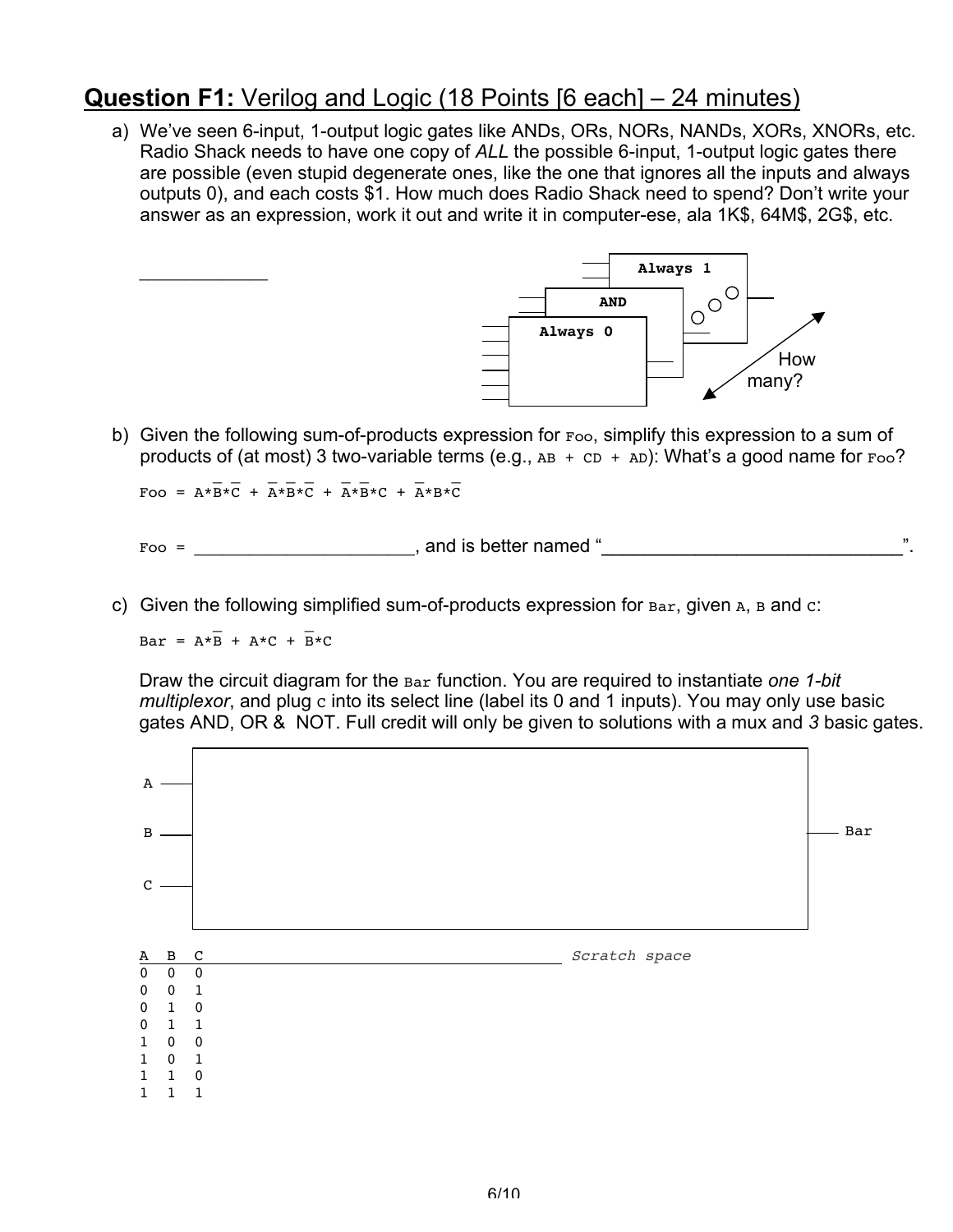# **Question F2:** Control and Datapath (18 Points – 24 Minutes)

Modify the following single cycle MIPS datapath diagram to accomodate a new instruction swai (store word then auto-increment). The operation performs the regular sw operation, then post-increments the rs register by 1. Your modification may use simple adders, mux chips, wires, and new control signals. You may replace original labels where necessary. Recall the RTL for sw is:

Mem[  $R[rs]$  + SignExt[imm16] ] =  $R[rt]$ ; PC=PC+4, & that sw (and swai) has the following fields:



a) **Modify the picture above** and list your changes below. You may not need all the boxes. Please write them in "pipeline stage order" (i.e., changes affecting IF first, MEM next, etc)

| (A)            |  |
|----------------|--|
| (B)            |  |
| $\overline{C}$ |  |
| (D)            |  |
| (E)            |  |
| (F)            |  |

b) We also wish to do the same thing with  $1w$ , namely create  $1wa$  i. Will this work? Circle YES or NO and argue your point in one sentence. (3 points)

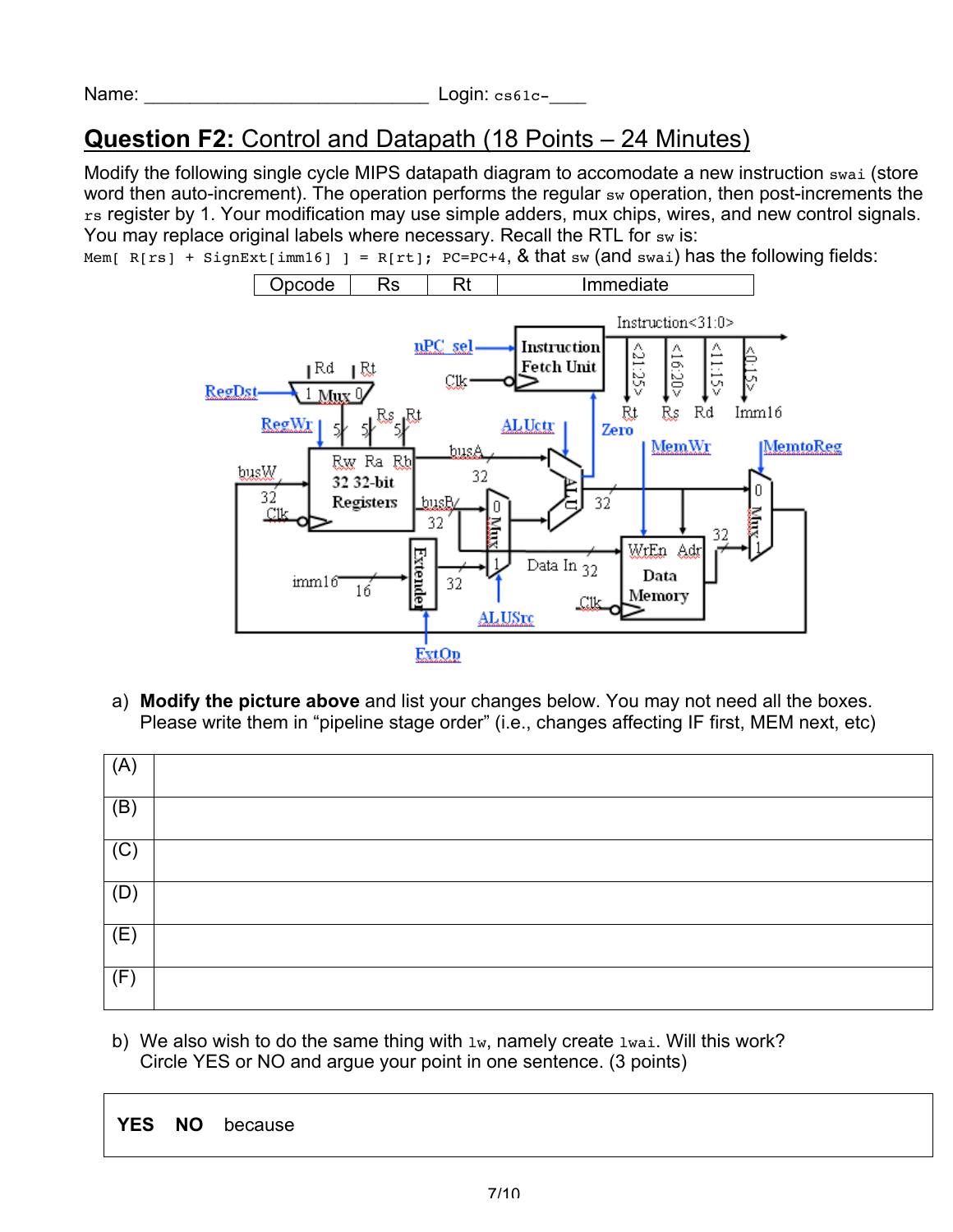### **Question F3:** Pipelining (18 points, 24 minutes)

Given the following MIPS code snippet (note that instruction #6 could be anything):

loop: addi \$t0, \$t0, 4 lw \$v0, 0(\$t0) sw \$v0, 20(\$t0) lw \$s0, 60(\$t0) bne \$s0, \$0, loop  $# \leftarrow$  The following instruction could be anything!

a) Detect hazards and insert no-ops to insure correct operation. *Assume no delayed branch, no forwarding units and no interlocked pipeline stages*. Your answer on the right should take the form of pair(s) of numbers:  $num@location$ indicating num no-ops should be placed at location. E.g., if you wanted to place 6 noops between lines 2 and 3 (i.e., location=2.5) and 8 noops between lines 5 and 6 (i.e., location=5.5), you would write: "6@2.5, 8@5.5". (6 points)

Scratch space

b) Now, reorder/rewrite the program to maximize performance. *Assume delayed branch and forwarding units, but no interlocked pipeline stages*. For unknown reasons, the first instruction after the loop label *must* be the addi. Feel free to insert no-ops where needed. You should be able to do it using 6 instructions per loop (easier, half credit) or only 5 (hard, full credit). (12 pts)

|                                  |  | ## Extra instructions before the loop if necessary     |  |  |  |
|----------------------------------|--|--------------------------------------------------------|--|--|--|
|                                  |  | ## Extra instructions before the loop if necessary     |  |  |  |
| loop:<br>addi \$t0, \$t0, 4<br>1 |  |                                                        |  |  |  |
|                                  |  |                                                        |  |  |  |
| $3 \overline{\phantom{a}}$       |  |                                                        |  |  |  |
| $\overline{4}$                   |  |                                                        |  |  |  |
| 5                                |  |                                                        |  |  |  |
| 6                                |  | $\#$ $\#$ The following instruction could be anything! |  |  |  |